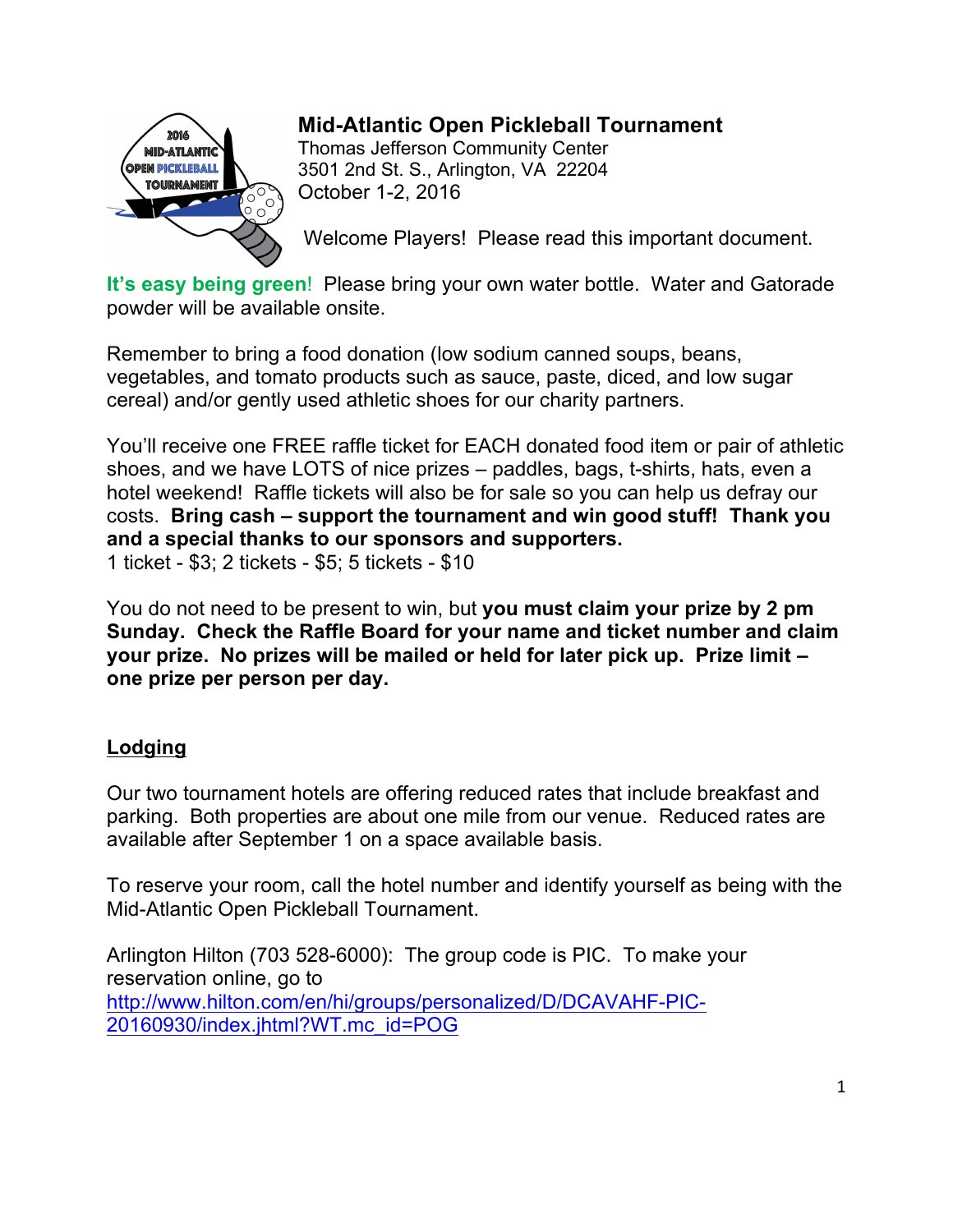Arlington Westin (703 717-6200): To book, modify or cancel a reservation online, click on Mid Atlantic Open Pickleball Tournament (MAOPT)

### **Registration**

### **Register by September 15 at http://tinyurl.com/2016MAOPT or until an event is filled.**

**Skill Rating –** If you have a USAPA skill rating, use that when you register. If not, go to http://ipickleball.org/ifp-ratings-descriptions/ and select a rating that best matches your skill level.

### **If you still need a partner, please check the Players needing Partners page on pickleballtournaments.com**

#### **Facility and Courts**

**Parking** – There are four onsite lots plus on-street parking. Follow signs to lots.

**Locker Rooms and Showers –** The locker rooms and showers are available for your use at no charge. Lockers are available for a small fee. **Bring your own towel and soap.**

**Surface –** The court surface is polyurethane, a soft urethane poured about an inch thick over a concrete base, and has just been resurfaced. The ball bounces evenly (does not skid like on a wood floor) and accepts spin. The floor is easy on your joints and is a fun surface for pickleball.

**Ball** - We are using the optic yellow ball by RiverStyks. This ball is approved for tournament play by USAPA/IFP after September 30.

**The Thomas Jefferson Community Center –** This is a mixed-use facility containing a middle school and spacious gymnasium used by the community. It is air-conditioned. It is a smoke-free (vape included), drug-free, and alcohol-free environment, so please honor this policy in the facility.

**Food –** No food is allowed in the gym. Please enjoy your food in the Community Room adjacent to the gym.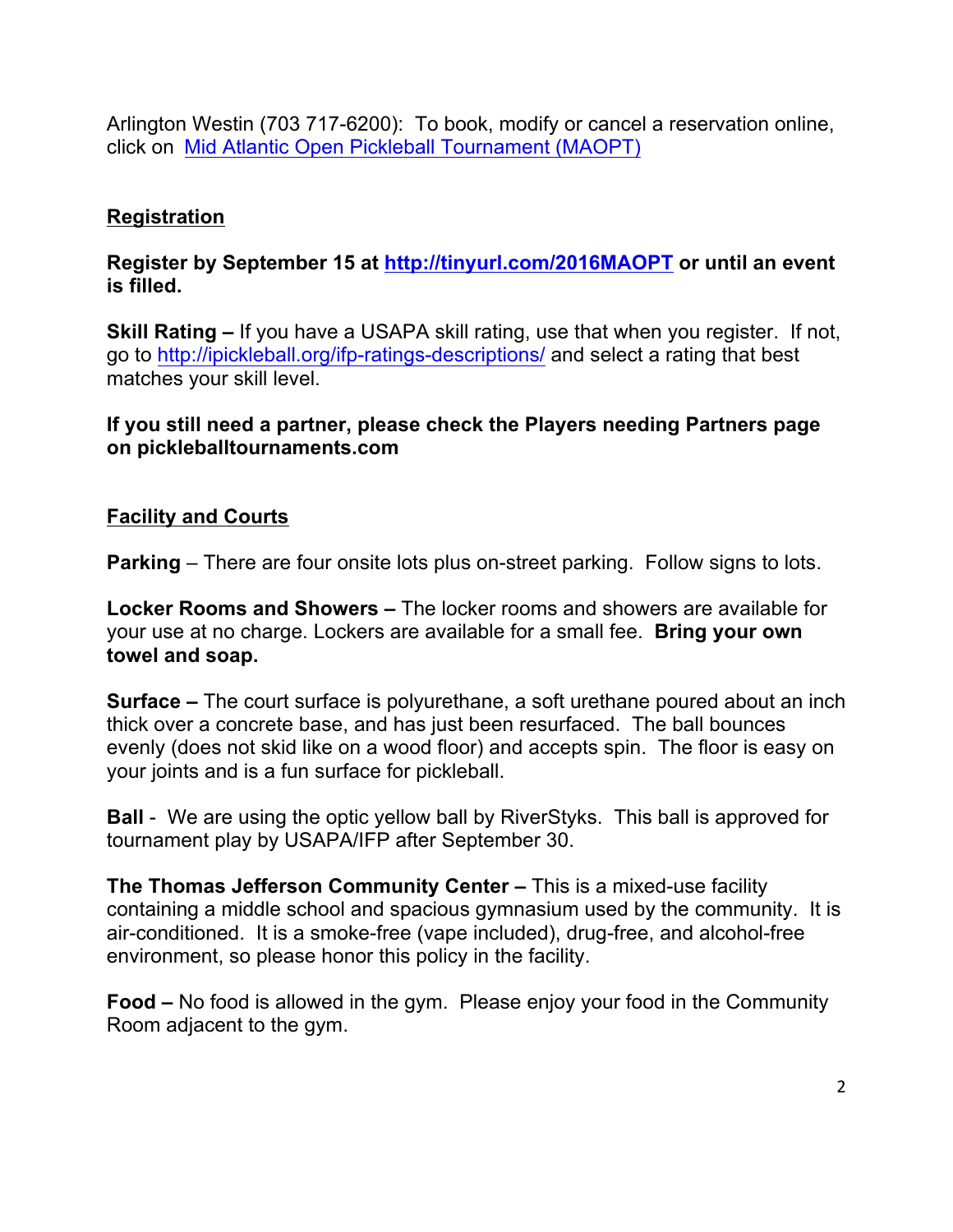**Fitness Equipment -** On Saturday, October 1, the fitness equipment will be available for use by Thomas Jefferson Community Center members only. On Sunday, October 2, the center is closed to members. Please do not use the fitness equipment at any time during the tournament.

### **Schedule of Play for both Saturday and Sunday**

7:45am: Player check-in begins 8-8:45am: All courts available for warming up 8:50-9:00am: Welcome and Announcements 9:00am: First matches are announced Estimated start times for specific events will be posted online after the September 15 registration deadline. Please arrive and check-in at least 30 minutes before the announced start time for your event.

### **Tournament Guidelines**

**Tournament Check in** You must check in EACH DAY you are playing. Check in opens at 7:45am on Saturday and Sunday at the venue. You will receive your tournament t-shirt when you check in.

**Tournament Format** This is a combined skill and age-based tournament.

- Winner's bracket best 2 of 3 games to 11 points, win by 2
- Survival bracket one game to 15, win by 2

The Tournament Co-Directors reserve the right to make any format changes they deem necessary based on participation. This is a non-sanctioned tournament.

### **Practice Courts**

- Friday, Sept. 30 Four courts are available from  $3:30$  to 8pm.
- Saturday and Sunday, Oct. 1-2 All courts are available from 8 to 8:45am for warming up. There may be one dedicated practice court available during the tournament.

Please leave the balls on the court in the red Solo cup attached to the net. Limit your warm-up when others are waiting. Do not use tournament courts for practice during on Saturday and Sunday so that we may schedule matches as efficiently as possible.

**Bracket Posting** The Men's and Women's Doubles Brackets will be posted at 12:01am on October 1. The Mixed Doubles bracket will be posted at 12:01am on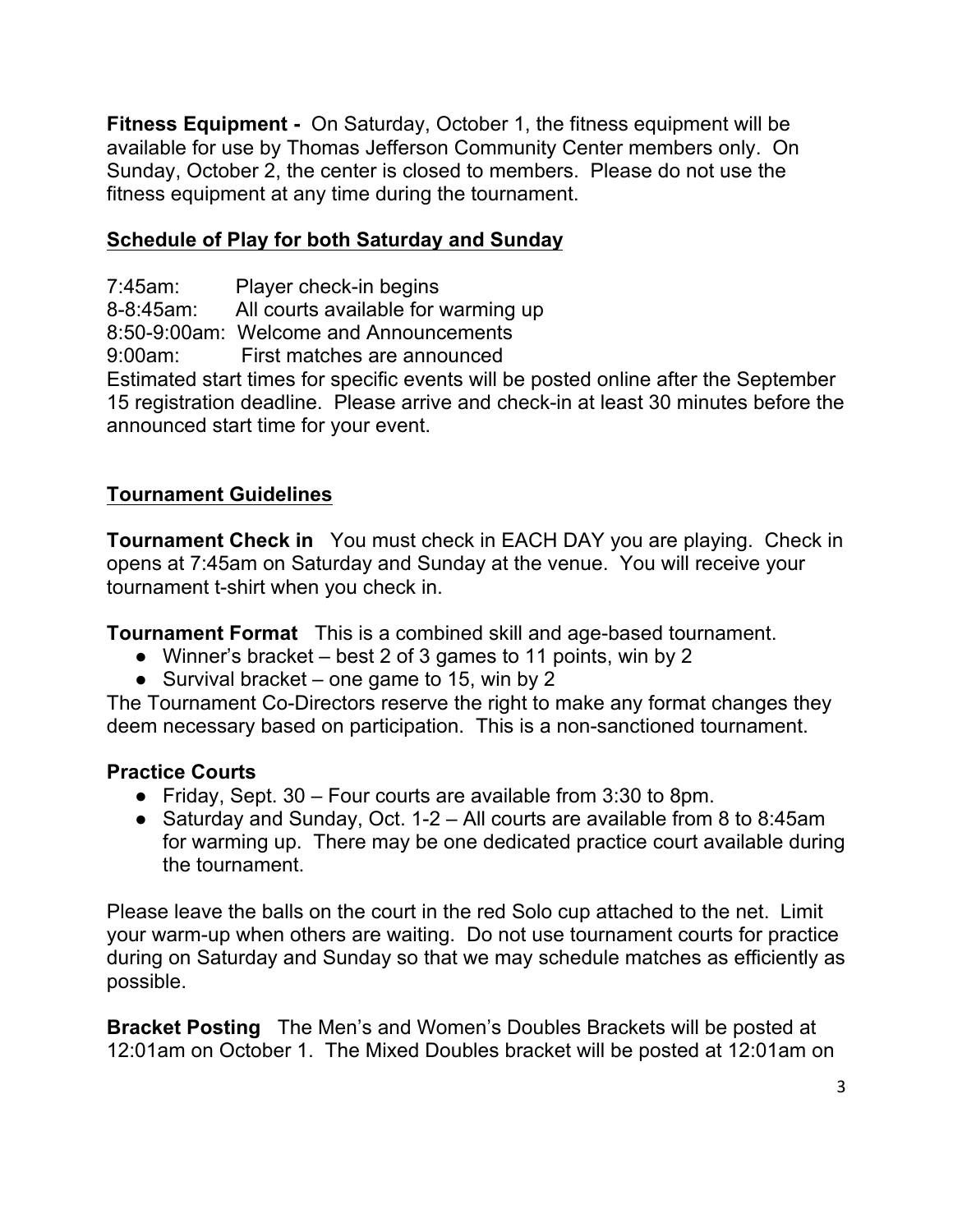October 2. Brackets will be accessible by cell phone via pickleballtournaments.com and will also be posted at the venue.

**Court Assignments** will be displayed on TV monitors in the Community Center and in the gym. They will also be available via your cell phone at http://pickleballtournaments.com.

# **Referees will be assigned to all medal round matches.** Players are

responsible for calling the score and their own lines in all other matches.

### **Play Schedule**

#### **Before**

- You and your partner's name will be called via a public address system.
- All four players report to the Court Assignment table.
- Pick up your clipboard and score sheet. Go to your assigned court.
- For safety reasons, do not bring your personal items to your court. You may bring a water bottle and a towel.

### **During**

- A red plastic Solo cup on the net post will contain a ball, two server bands, and a coin.
- Flip the coin to decide service/side. First servers wear the server bands.
- Limit your warm-up to 3 minutes.
- After the first game, circle the score for both teams on the scoresheet.

# **After**

- A member of the winning team writes and circles the winning score on the score sheet. One player from each team signs the score sheet.
- Return coin, server bands, and ball to Solo cup
- A member of the winning team gives your score sheet and clipboard to a volunteer Court Monitor or returns them to the Tournament Operations table.

### **Please vacate the court quickly so that we may more efficiently schedule matches.**

**Food and Beverages – no food is allowed in the gym**. Please consume your food in the Community Room adjacent to the gym.

**Snacks** – Healthy snacks (e.g., bananas and energy bars) will be available in the Community Room for participants. There are also vending machines offering healthy snacks and beverages.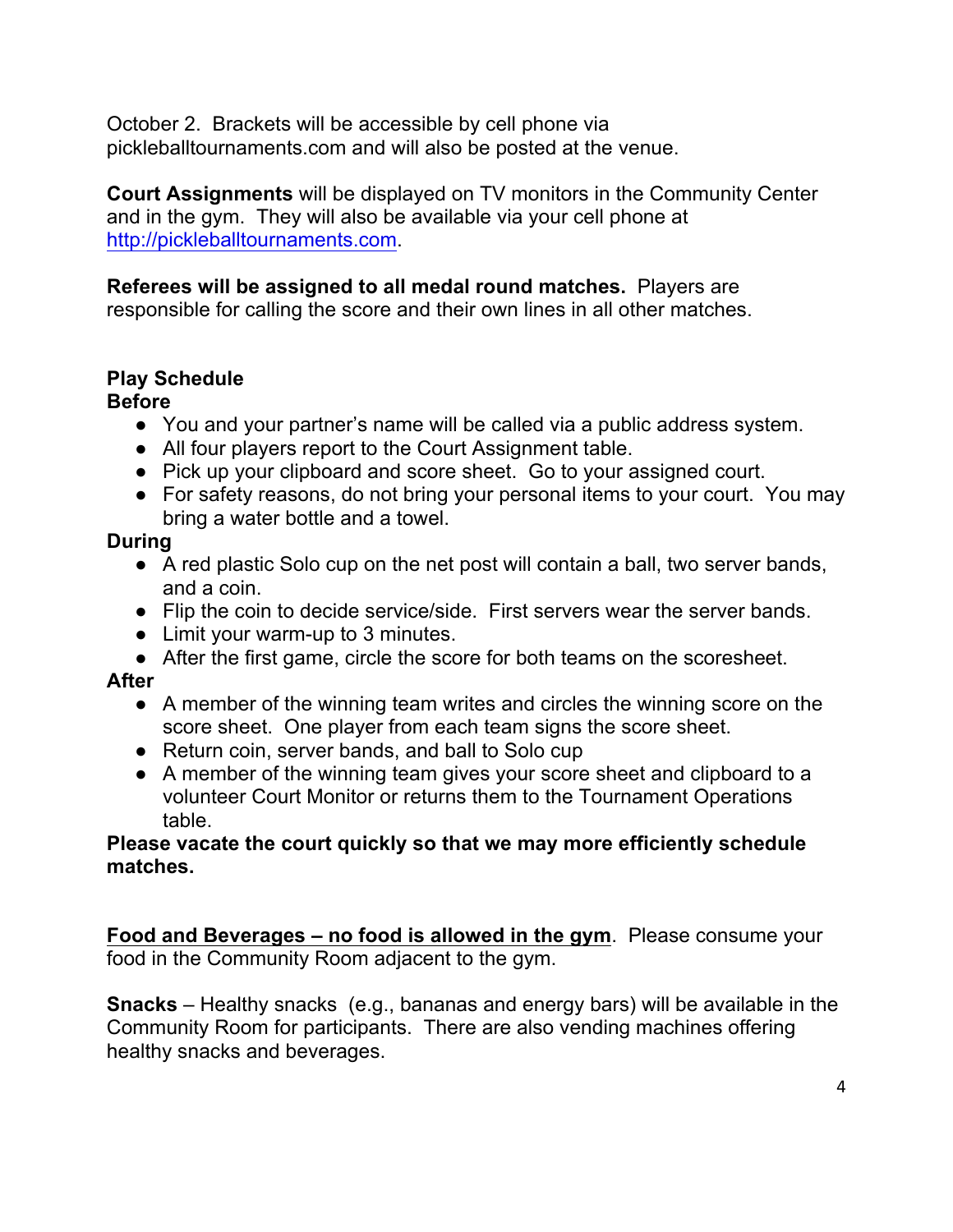**Lunch -** For lunch, check outside our venue for food trucks that will offer a variety of food, including vegetarian options from 11am-3pm both days.

**Dinner -** Pick up a list of local restaurants when you check in. There are lots of good restaurants nearby.

### **Other Information**

**Medals** will be awarded to the top three teams in each event at the conclusion of each event. If events are combined, the top three teams in each event will receive a medal.

**Sponsors and Exhibitors** - Please support our Sponsors and Exhibitors. Need a new paddle? Get a 15% off discount from Pro-Lite Sports when you use the special MAOPT tournament code **MAOPT15** on their website at www.prolitepaddles.com

### **Traveling from the Airport, to the MAOPT, and around the DC Area**

UBER and LYFT are recommended for getting around the DC Metro Area. If you are a first time user, you will receive at minimum a \$20 free ride credit to use on your first ride! Breakthrough Community Sports, Inc will receive a referral reward that will help support the event.

Download the app, register, and use the promo codes before taking your first ride **UBER Promo Code: KOWLQ LYFT Promo Code: TANIA621316**

**First Aid** – Emergency medical personnel are scheduled to be present at all times during the tournament. The local fire department has a four-minute response time to our venue.

### **Event Photographer – TBA**

**Lost and Found** – Items will be brought to the check in table.

**Seating –** Bleacher seating is available; folding chairs are also permitted.

**Spectators** – Spectators get in free, so encourage your friends and relatives to join us!